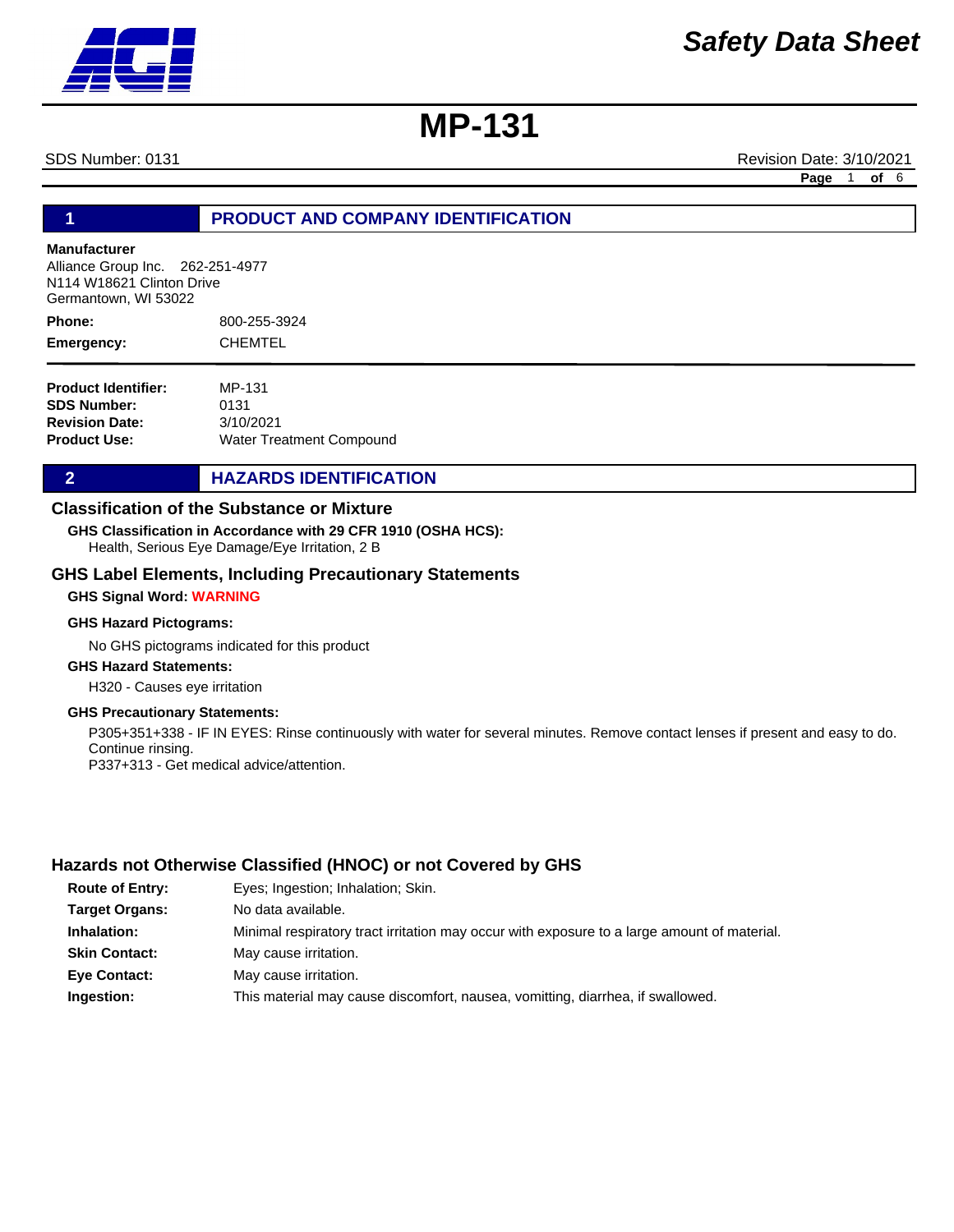SDS Number: 0131 Revision Date: 3/10/2021 **Page** 2 **of** 6

**HMIS III:** Health = 1, Fire = 0, Physical Hazard = 0

| HMIS                   |   |
|------------------------|---|
| <b>HEALTH</b>          |   |
| <b>FLAMMABILITY</b>    | n |
| <b>PHYSICAL HAZARD</b> | ŋ |
| PERSONAL PROTECTION    |   |

### **3 COMPOSITION/INFORMATION OF INGREDIENTS**

Substance/Mixture: Mixture No hazardous ingredients

| Chemical Ingredients: |   |                    |
|-----------------------|---|--------------------|
| CAS#                  | ∝ | Chemical Name:     |
| $6381 - 77 - 7$       |   | Sodium Erythorbate |

# **4 FIRST AID MEASURES**

**Inhalation:** If symptoms develop, move victim to fresh air. If symptoms persist, obtain medical attention. **Skin Contact:** Not a direct hazard. Non-irritating. Wash with soap and water after contact for 15 minutes **Eye Contact:** Flush with large amounts of water. Remove contact lenses. If eye irritation persists, consult a specialist. **Ingestion:** Not a direct hazard. Drink large quantities of water. Never give anything by mouth to an unconscious person. If symptoms persist, call a physician.

#### **5 FIRE FIGHTING MEASURES**

| Flammability:        | Not flammable or combustible. |
|----------------------|-------------------------------|
| <b>Flash Point:</b>  | No data available.            |
| Flash Point Method:  | No data available.            |
| <b>Burning Rate:</b> | No data available.            |
| Autoignition Temp:   | No data available.            |
| LEL:                 | No data available.            |
| UEL:                 | No data available.            |

Fire Fighting Methods

Evacuate area of unprotected personal. Wear protective clothing including NIOSH Approved self- contained breathing apparatus. Remain upwind of fire to avoid hazardous vapors and decomposition products. Use water spray to cool fire exposed containers and disperse vapors.

### *Extinguishing Media*

**Suitable:** Use extingushing measures that are appropriate to local circumstances and the surrounding environment.

**Unsuitable fire extinguisher:** No data available.

**Unusual Fire or Explosion Hazards:** No data available.

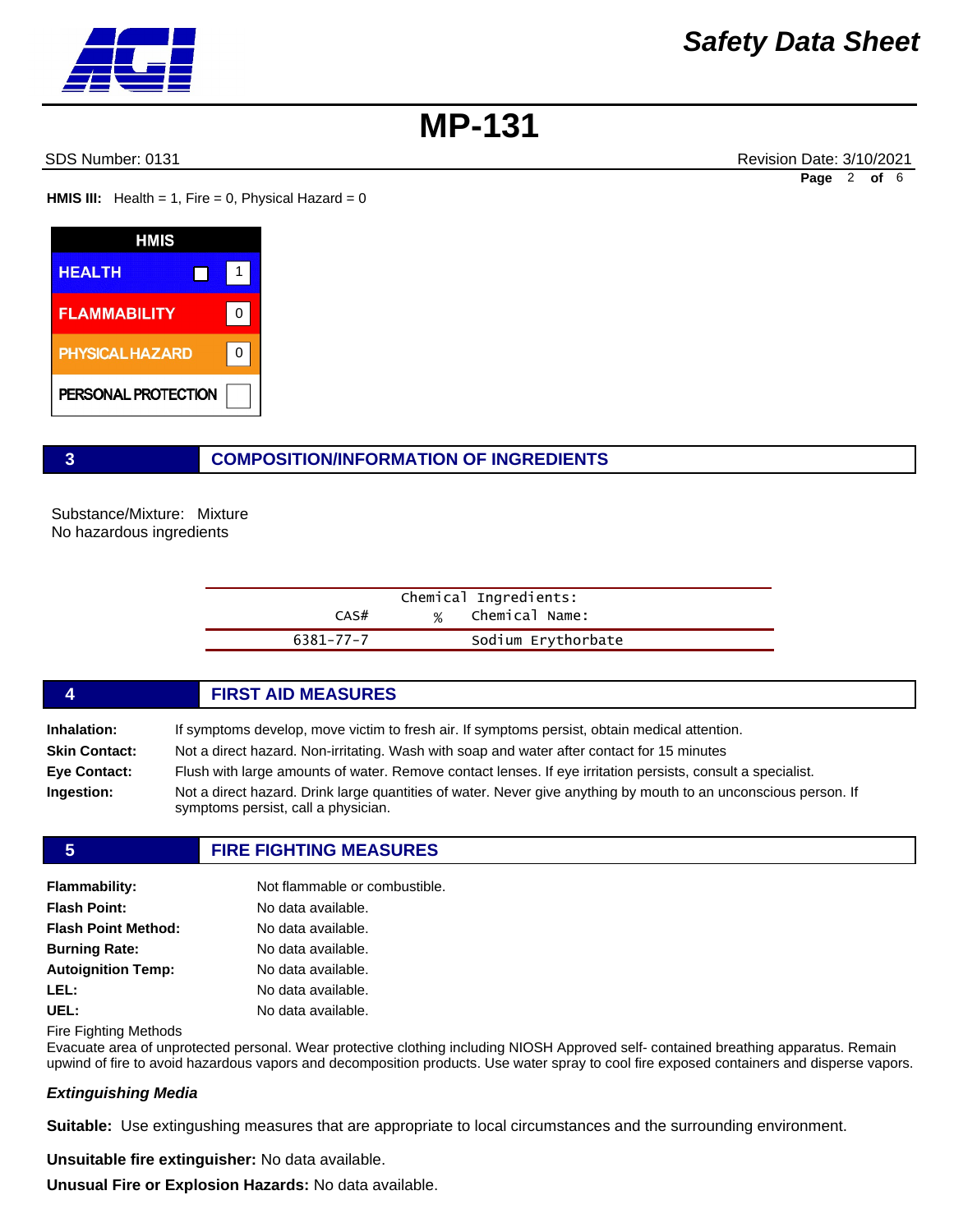

SDS Number: 0131 Revision Date: 3/10/2021 **Page** 3 **of** 6

# **6 ACCIDENTAL RELEASE MEASURES**

#### **Personal Precautions**

Use personal protective equipment. No conditions to be specially mentioned

#### **Environmental Precautions**

Do not let products enter drains. Discharge into the environment must be avoided.Do not allow material to contaminate ground water.

#### **Small Spill**

Soak up with inert absorbent material and place in container for disposal according to local regulations.

| $\overline{7}$                           | <b>HANDLING AND STORAGE</b>                                                                                                                                                                                                                                                                                                                                                        |
|------------------------------------------|------------------------------------------------------------------------------------------------------------------------------------------------------------------------------------------------------------------------------------------------------------------------------------------------------------------------------------------------------------------------------------|
| <b>Handling Precautions:</b>             | Avoid contact with eyes, skin, or clothing. Wash thoroughly after handling.                                                                                                                                                                                                                                                                                                        |
| <b>Storage Requirements:</b>             | Store in cool/dry area. Keep container tighly closed in a dry and well ventilated area. Do not freeze.                                                                                                                                                                                                                                                                             |
| 8                                        | <b>EXPOSURE CONTROLS/PERSONAL PROTECTION</b>                                                                                                                                                                                                                                                                                                                                       |
| <b>Engineering Controls:</b>             | Provide local exhaust ventilation. Maintain adequate ventilation.                                                                                                                                                                                                                                                                                                                  |
| <b>Personal Protective</b><br>Equipment: | Hygiene Measures:<br>Handle in accordance with good industrial hygiene and safety practice. Wash hands before breaks and<br>at the end of workday.<br>Respiratory:<br>No personal respiratory protective equipment is required.<br>Eyes and Face:<br>Wear chemical safety goggles while handling this product.<br>Skin:<br>For prolonged or repeated contact use protective gloves |

#### **9 PHYSICAL AND CHEMICAL PROPERTIES**

| Appearance:                           | Clear.             |
|---------------------------------------|--------------------|
| <b>Physical State:</b>                | Liquid             |
| Odor:                                 | No odor.           |
| <b>Odor Threshold:</b>                | No data available. |
| Molecular Formula:                    | No data available. |
| <b>Particle Size:</b>                 | No data available. |
| Solubility:                           | Dispersible        |
| <b>Spec Grav./Density:</b>            | 1 1 0              |
| <b>Softening Point:</b>               | No data available. |
| <b>Viscosity:</b>                     | No data available. |
| <b>Percent Volatile:</b>              | None               |
| <b>Saturated Vapor Concentration:</b> | No data available. |
| <b>Heat Value:</b>                    | No data available. |
| <b>Boiling Point:</b>                 | No data available. |
| <b>Freezing/Melting Pt.:</b>          | 32° F              |
| <b>Flammability:</b>                  | No data available. |
| <b>Flash Point:</b>                   | No data available. |
| <b>Partition Coefficient:</b>         | No data available. |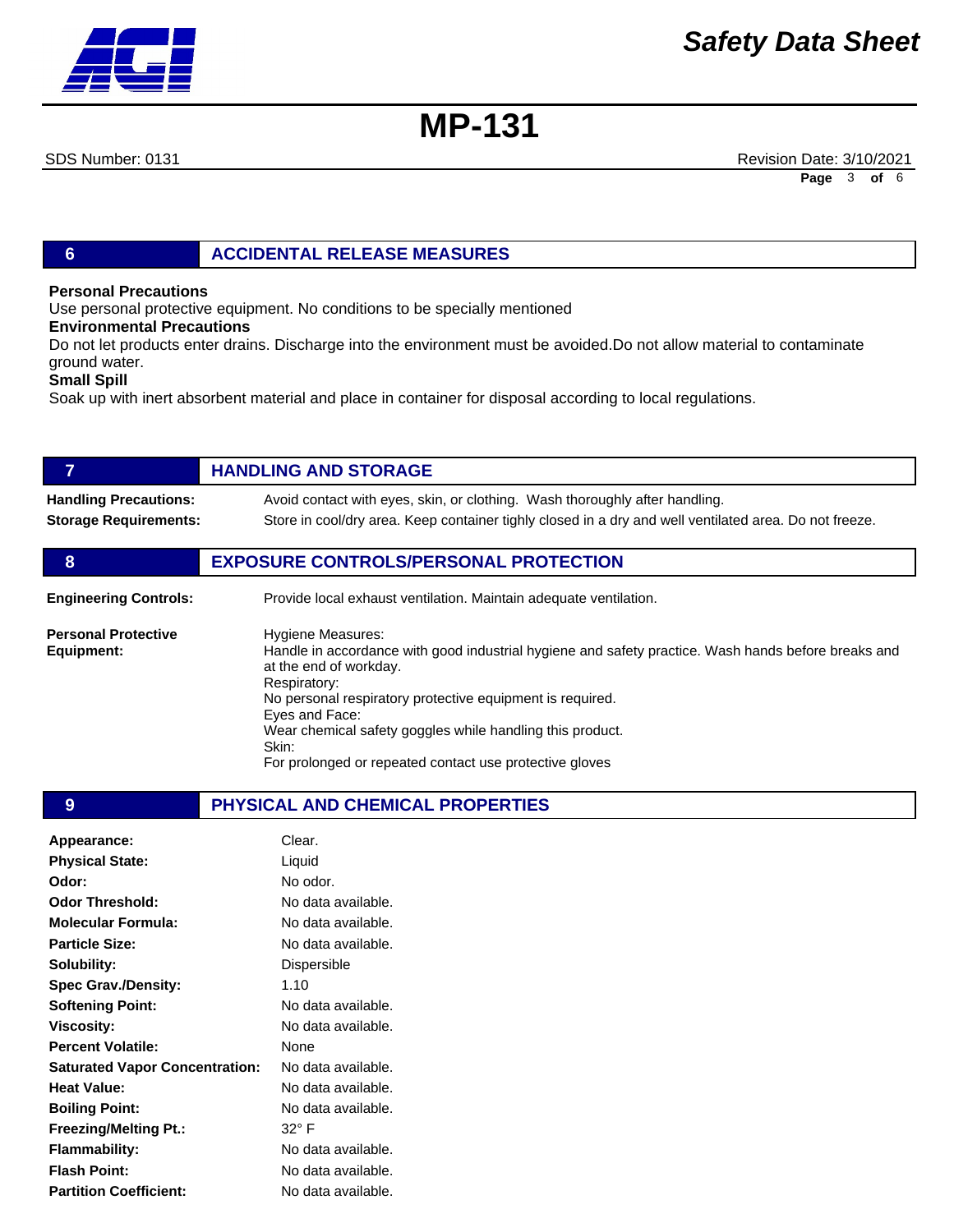

| Octanol:                                   | No data available. |
|--------------------------------------------|--------------------|
| <b>Vapor Pressure:</b>                     | No data available. |
| <b>Vapor Density:</b>                      | No data available. |
| pH:                                        | $7.0 - 7.2$        |
| Evap. Rate:                                | No data available. |
| <b>Bulk Density:</b>                       | No data available. |
| <b>Molecular weight:</b>                   | No data available. |
| <b>Auto-Ignition Temp:</b>                 | No data available. |
| Decomp Temp:                               | No data available. |
| UFL/LFL:                                   | No data available. |
| Lower Explosion Limits: No data available. |                    |

Upper Explosion Limits: No data available.

# **10 STABILITY AND REACTIVITY**

| <b>Reactivity:</b>               | No data available.                                                                    |
|----------------------------------|---------------------------------------------------------------------------------------|
| <b>Chemical Stability:</b>       | Product is stable under normal conditions.                                            |
| <b>Conditions to Avoid:</b>      | No data available.                                                                    |
| <b>Materials to Avoid:</b>       | Strong oxidizers. Acids.                                                              |
| <b>Hazardous Decomposition:</b>  | After evaporation of water, residue can burn to produce carbon monoxide and monoxide. |
| <b>Hazardous Polymerization:</b> | Will not occur.                                                                       |
|                                  |                                                                                       |

### **11 TOXICOLOGICAL INFORMATION**

#### **Toxicity Data:**

Acute Dermal Toxicity: » The product has no acute dermal toxicity

#### **Carcinogenicity:**

IARC: No component of this product present at levels greater than or equal to 0.1% is identified as probable, possible or confirmed human carcinogen by IARC.

**ACGIH:** No component of this product present at levels greater than or equal to 0.1% is identified as a carcinogen or potential carcinogen by ACGIH.

**NTP:** No component of this product present at levels greater than or equal to 0.1% is identified as a known or anticipated carcinogen by NTP.

**OSHA:** No component of this product present at levels greater than or equal to 0.1% is identified as a carcinogen or potential carcinogen by OSHA.

Mutagenicity: No data available. Teratogenicity: No data available. Fertility Effects: No data available.

# **12 ECOLOGICAL INFORMATION**

SDS Number: 0131 Revision Date: 3/10/2021 **Page** 4 **of** 6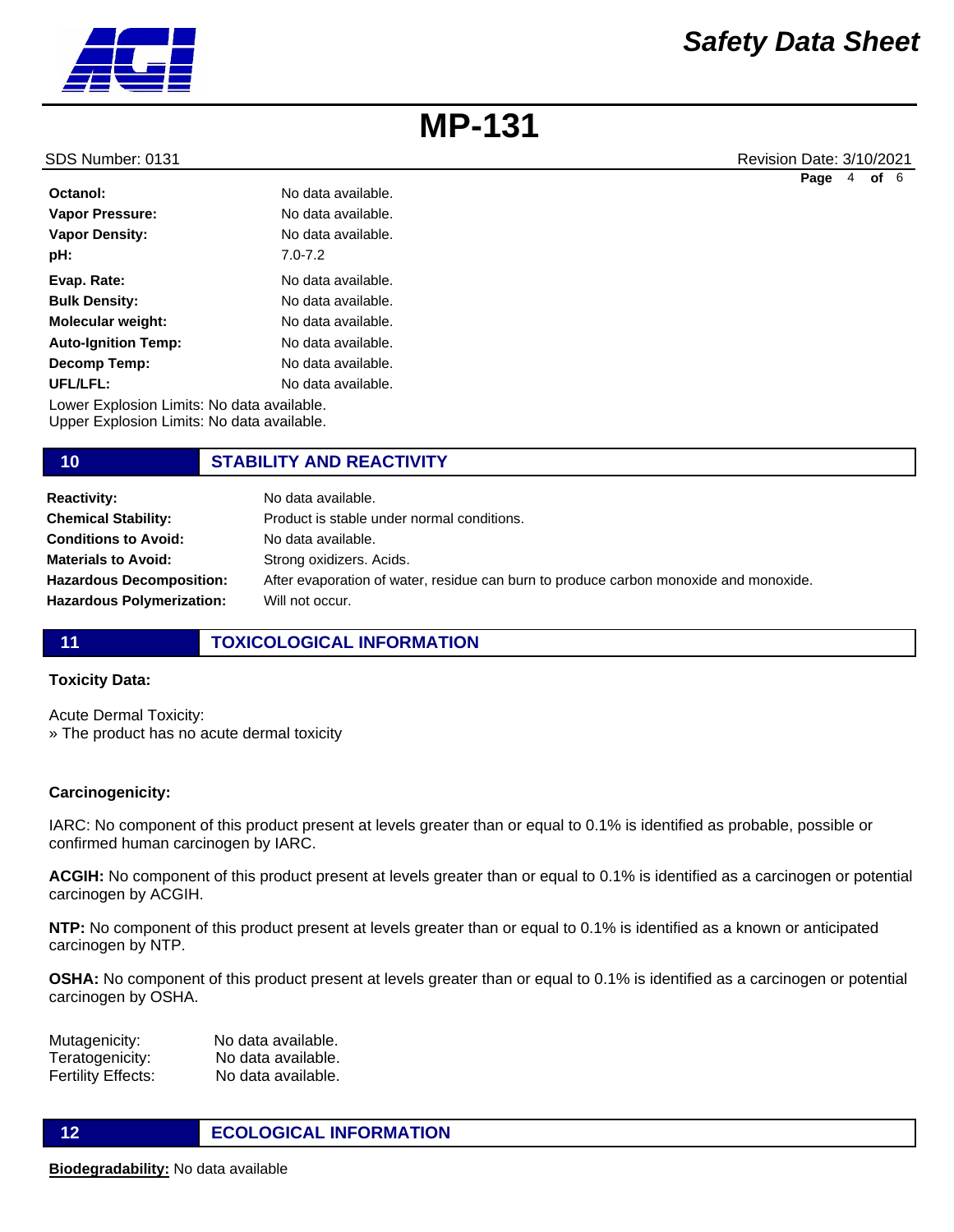SDS Number: 0131 Revision Date: 3/10/2021 **Page** 5 **of** 6

**EcoToxicity:**

Toxicity to fish - No data available

Toxicity to aquatic invertebrate - No data available

Bioaccumulative potential: No data available

Mobility in soil: No data available

# **13 DISPOSAL CONSIDERATIONS**

This material is not considered hazardous waste.

Recommendation: must be disposed of in accordance with the federal, state and local control regulations

# **14 TRANSPORT INFORMATION**

Not DOT regulated as a hazardous product.

# **15 REGULATORY INFORMATION**

This product does not contain chemicals known to the State of California to cause cancer, birth defects, or other reproductive harm.

# **FEDERAL REGULATIONS**

TSCA Inventory Status: All components of this product are listed as "Active" on the Toxic Substances Control Act (TSCA) 8 (b) Inventory.

CERCLA / SARA Emergency Reporting: A spill or release of this material may trigger the emergency release reporting requirements under CERCLA (40 CFR Part 300) and/or SARA Title III (40 CFR Part 355). State or local reporting requirements may differ from federal requirements. **This product does not require reporting.**

SARA Title III Section 313: **This product does not require reporting**.

Clean Water Act (CWA): The following chemicals are listed under Section 311 as hazardous substances requiring the submission of a National Pollutant Discharge Elimination System (NPDES) permit application to EPA. **» This product does not require reporting.**

# **STATE REGULATIONS**

**California-** The following components are listed under Prop 65: None.

**Massachusetts - RTK Substances:** The following components are listed: None listed

**New Jersey - RTK Substances:** The following components are listed: None listed

**Pennsylvania - RTK Substances:** The following components are listed: None listed